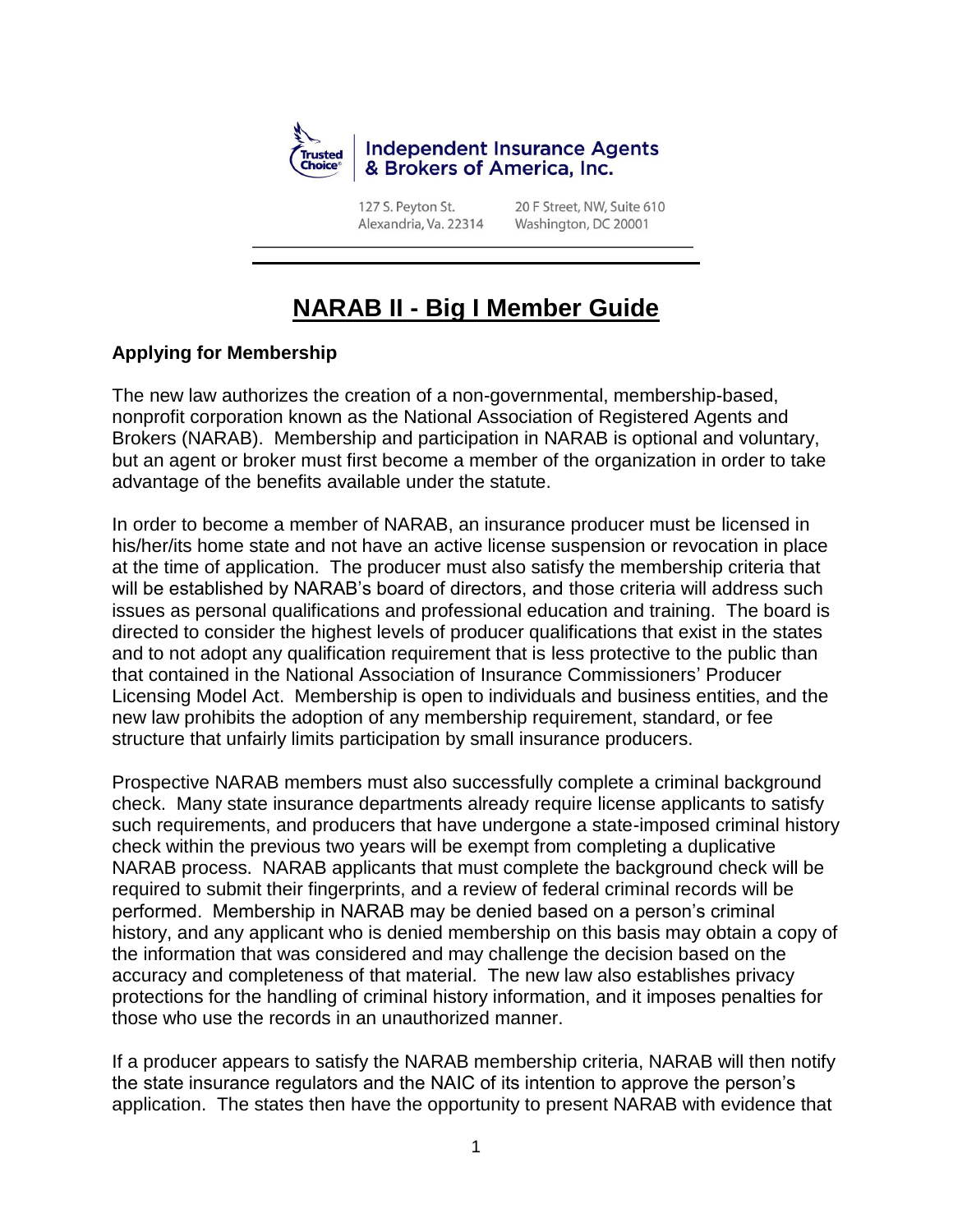the applicant does not satisfy the criteria, but any such evidence must be brought to NARAB with ten business days or the agent's membership application will be approved.

NARAB's board of directors will establish and collect membership fees to cover the costs of NARAB's operations, and membership will be renewable on a biannual basis. These fees are not yet determined and will be established by the board. NARAB will also have the authority to place a member on probation, suspend or revoke membership privileges, or assess monetary penalties if the person fails to meet membership criteria or standards or is found to have engaged in certain types of misconduct.

### **Benefits of Membership**

The primary benefit of NARAB is that it creates a portal, mechanism, or central clearinghouse that enables individuals and business entities to satisfy the licensing requirements that exist in nonresident states. Once approved for membership, an insurance producer can utilize NARAB to obtain the regulatory authority needed to operate in any state and do so in an efficient and expedited manner. The process will operate in this manner:

- A NARAB member will identify the jurisdictions in which he/she/it seeks the authority to operate as an insurance producer, and that individual or entity can utilize NARAB to operate as a producer in any number of states.
- NARAB will collect the licensing fees for the states selected by the NARAB member, and these fees will be remitted back to the appropriate jurisdictions. While state licensing fees are not eliminated by this statute, the fees collected from NARAB members may not be higher than those imposed on nonresident producers that are not members of NARAB.
- Once a NARAB member designates a state and pays the appropriate fee, then that individual or entity is authorized to engage in producer activities (e.g. the sale, solicitation, and negotiation of insurance) in that jurisdiction. The authorization granted is the equivalent of that provided to nonresident producers that are not members of NARAB.
- Nonresident jurisdictions may not impose any licensing, application, or market entry-related requirements on NARAB members. In addition, these states are also prohibited from requiring any NARAB member to register as a foreign corporation.
- NARAB will notify state insurance regulators and the NAIC when a NARAB member is newly authorized to operate in one or more states or when a person is no longer authorized to operate.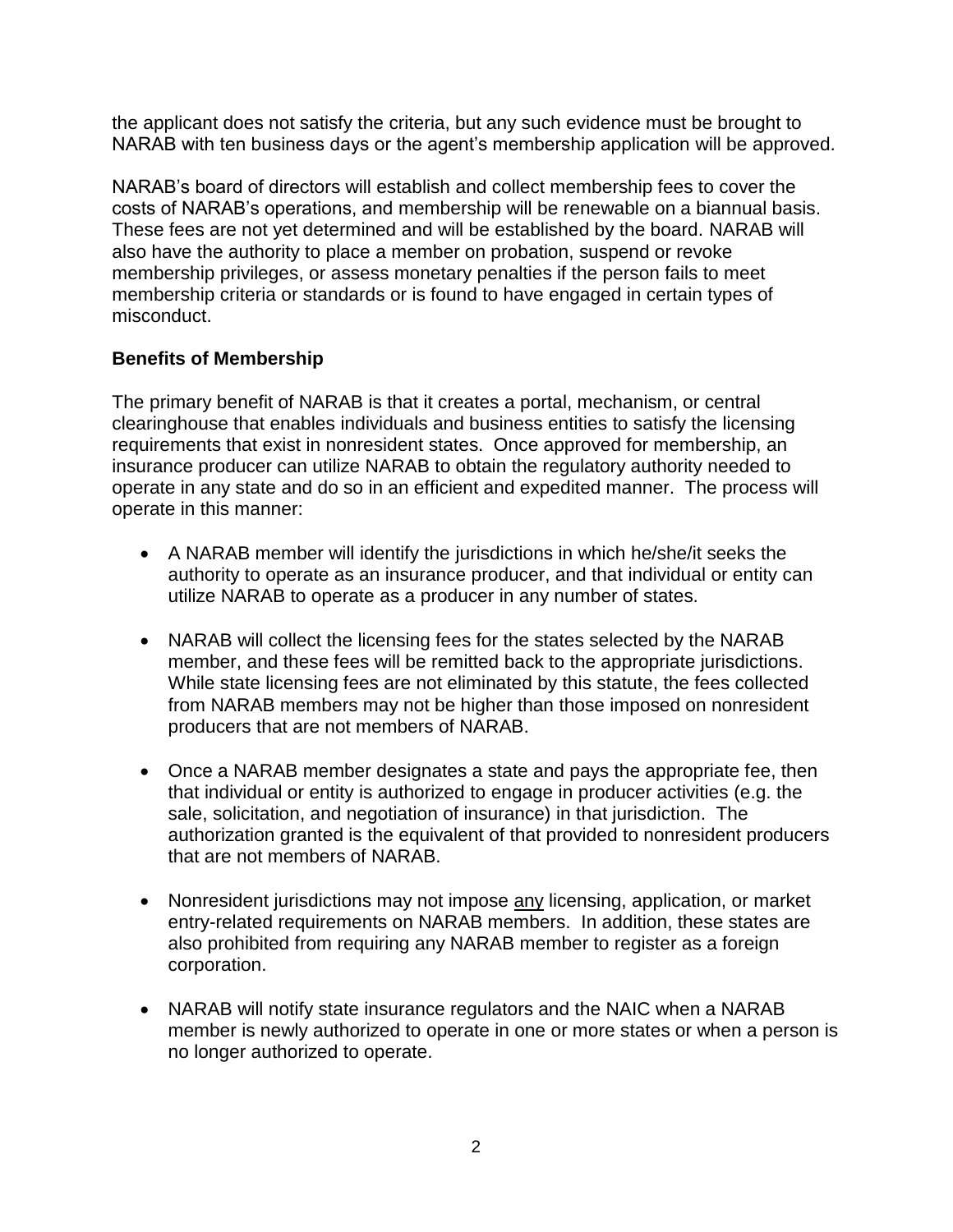While the mechanics of this process will be specified in procedures developed by the board of directors, the expectation is that this will be an electronic and instantaneous process. An individual or entity who utilizes the NARAB platform in this manner will obtain the authorization to act as an insurance producer in a particular state as soon as the fee associated with that state is collected.

Insurance agents and brokers who utilize NARAB to obtain the authorization necessary to operate on a nonresident basis are not exempt from state oversight. NARAB simplifies and streamlines the licensing and market entry process, but NARAB members must comply with state marketplace requirements. The new law does not limit or restrict the ability of state regulators to enforce marketplace, unfair trade practice, and consumer protection laws, and states will continue to investigate complaints and take enforcement and disciplinary action against any nonresident producer who violates the law.

#### **Role of the Board of Directors**

NARAB will have a 13-member board of directors to govern and supervise the organization's activities and establish initial membership criteria, and the members will be appointed by the President and approved by the Senate using expedited procedures established by that chamber in 2011. The board will be comprised of eight state insurance commissioners, three individuals with "demonstrated expertise and experience with property and casualty insurance producer licensing", and three individuals with similar expertise and experience in the life or health insurance arena. The new law directs the President to request a list of recommended regulator candidates from the NAIC prior to making any regulator appointments, but this list is non-binding and may be ignored. The President may also request recommendations from industry groups before appointing private sector board members, but any lists of candidates provided are also non-binding.

The statute directs the President to make his initial board appointments within 90 days of the law's enactment, with the first meeting of the board of directors to occur no later than 45 days after all initial board members have been appointed. Board members will generally be appointed for two-year terms, but six of the initial board members (four commissioners and two private sector representatives) will serve one-year terms. This means that appointment of board members will occur on a staggered basis in subsequent years. Board members may be reappointed and are permitted to serve successive terms without limitation.

The board of directors will be responsible for establishing and operating NARAB in a manner that is consistent with the parameters specified in statute. The board will be required to operate transparently, and it must consider and develop bylaws and standards under procedures that are similar to those required by the federal Administrative Procedure Act. The board must, for example, expose all proposed bylaws and standards for public comment before taking final action.